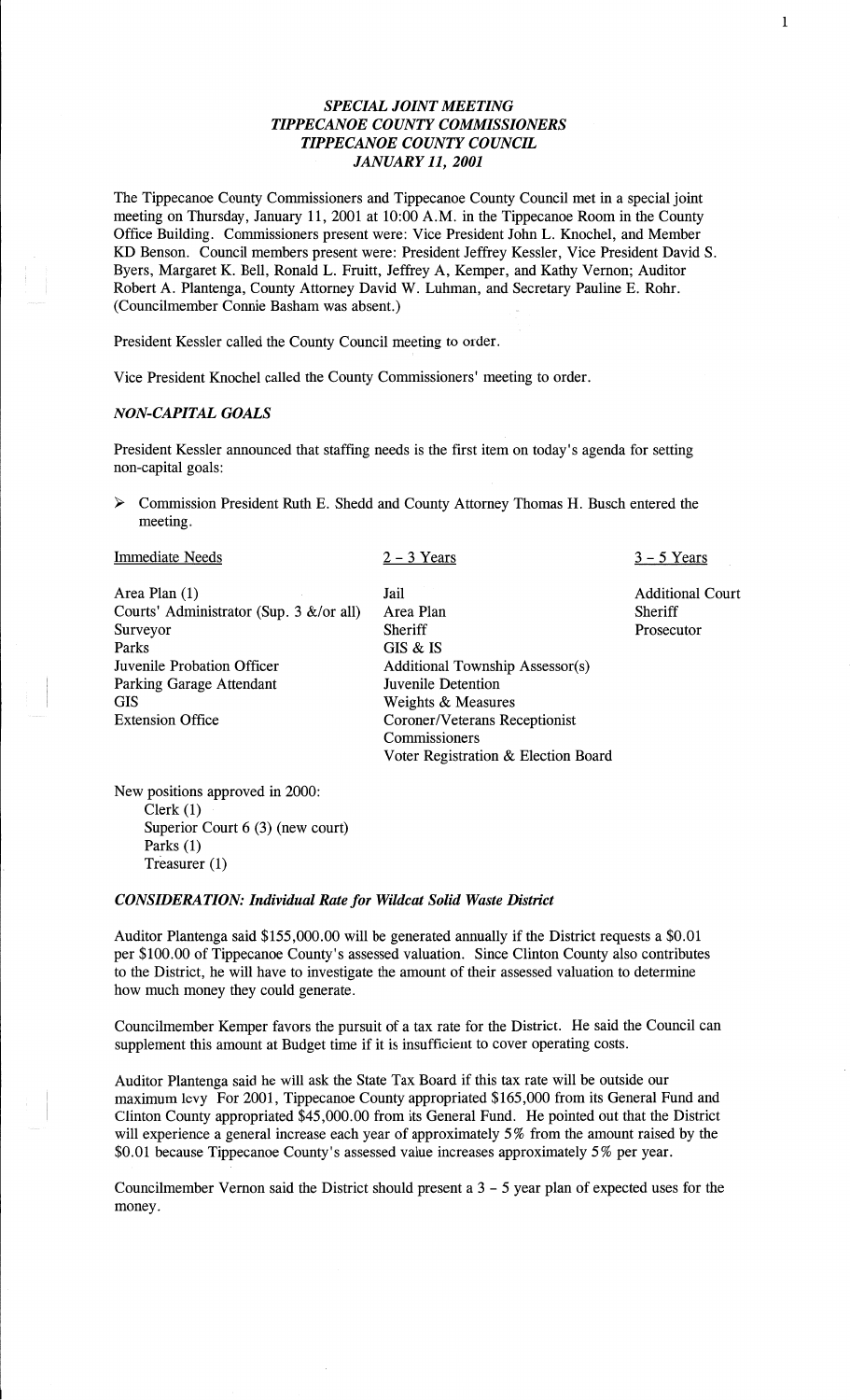Attorney Luhman explained that the District can request a tax rate up to \$0.25 by resolution for approval by the County Councils of both Clinton and Tippecanoe by May 1, 2001 to be effective in 2002. Auditor Plantenga interjected **that** the State Board of Tax Commissioners might approve no tax rate for the District if they have a large cash balance. Commissioner Knochel said it was necessary for the District to maintain the approximate \$100,000 cash balance in order to apply for grants. In addition to appropriations by the two counties, they receive \$0.25 per ton from tipping **fees** at the Trash Transfer Station for their Education **Fund.** 

## *CONSIDERATION: Individual Rate* for *Tippecanoe County Library Capital Needs*

President Kessler **said** that representatives of the County Library will give **a** presentation on why they need a Capital Fund at the January 16'h Council meeting. The Council will be asked to consider establishing a tax rate for **this** purpose.

Councilmember Kemper said this was voted down in 1994 because of insufficient **advanced**  information and the Council didn't think the **needs** were critical. '

Councilmember Bell asked if the **joint** venture library at Ivy **Tech** will relieve the load at the main branch. Councilmember Vernon said they expect it will because of the demographics of the southern portion of the County and the fact that it will be used by the general public as well as the students.

President Kessler said if the Council approves **a** tax rate, they will review it annually to determine if they want to **change** the rate or remove it. Auditor Plantenga confirmed **that** a tax rate will affect COIT and **said** some County General Fund dollars will be lost if a tax rate is set. He pointed out that a \$0.01 tax rate will not generate as much money for the Library as for the Solid Waste District because not all taxing entities are included in the County Library's district. He said he will provide the amount generated with a \$0.01 tax for Solid Waste and the Library.

### *FIBER OPTICS*

Noting that both Lafayette and West Lafayette are providing right-of-way for contracted companies to lay fiber optic cable, President Kessler thinks the County should be pro-active and work with the cities to coordinate installation of fiber optic cable in appropriate areas of the County. Commissioners **Benson** and Knochel agreed that we need to coordinate road improvements with utilities, but Commissioner Benson doesn't want the County to be in the business of installing fiber optic cable.

President Kessler suggested appointing two representatives, one from the Council and one from the Commissioners, to meet with the Greater Lafayette Progress Committee for coordination of efforts.

## PAY *DOWN* 0F *SUPERIOR COURT* III *DEBT*

Auditor Plantenga proposed paying \$150,000.00 per year for 10 years to pay down the debt for Institutional Care. In order to accomplish this by 2010, he said the **Council** will need to over appropriate by this **amount** each year. He suggested appropriating additional funds for 2001 to equal what the Judge expects to be billed to keep from falling behind in the first year of the plan. Since some members of the Council believe the County has been overcharged by some institutions, he suggested we might get a reduction if we can find someone at the State to verify this. County contacts to work on this are Councilmembers Kessler and Kemper and Auditor Plantenga.

#### *OTHER*

Councilmember Vernon **thinks** we need to look at cross training and utilizing County staff as well as possible. Citing the cooperation between the County and West Lafayette **Parks** Systems, she recommended investigating ways we can work with the cities and towns in the County to eliminate duplicate services.

Councilmember Fruitt thinks we **should** encourage revenue generating activities in various departments. Councilmember Byers **said that** local governments are going to **have** to agree on how revenue will be generated and spent if the Legislature approves Home Rule.